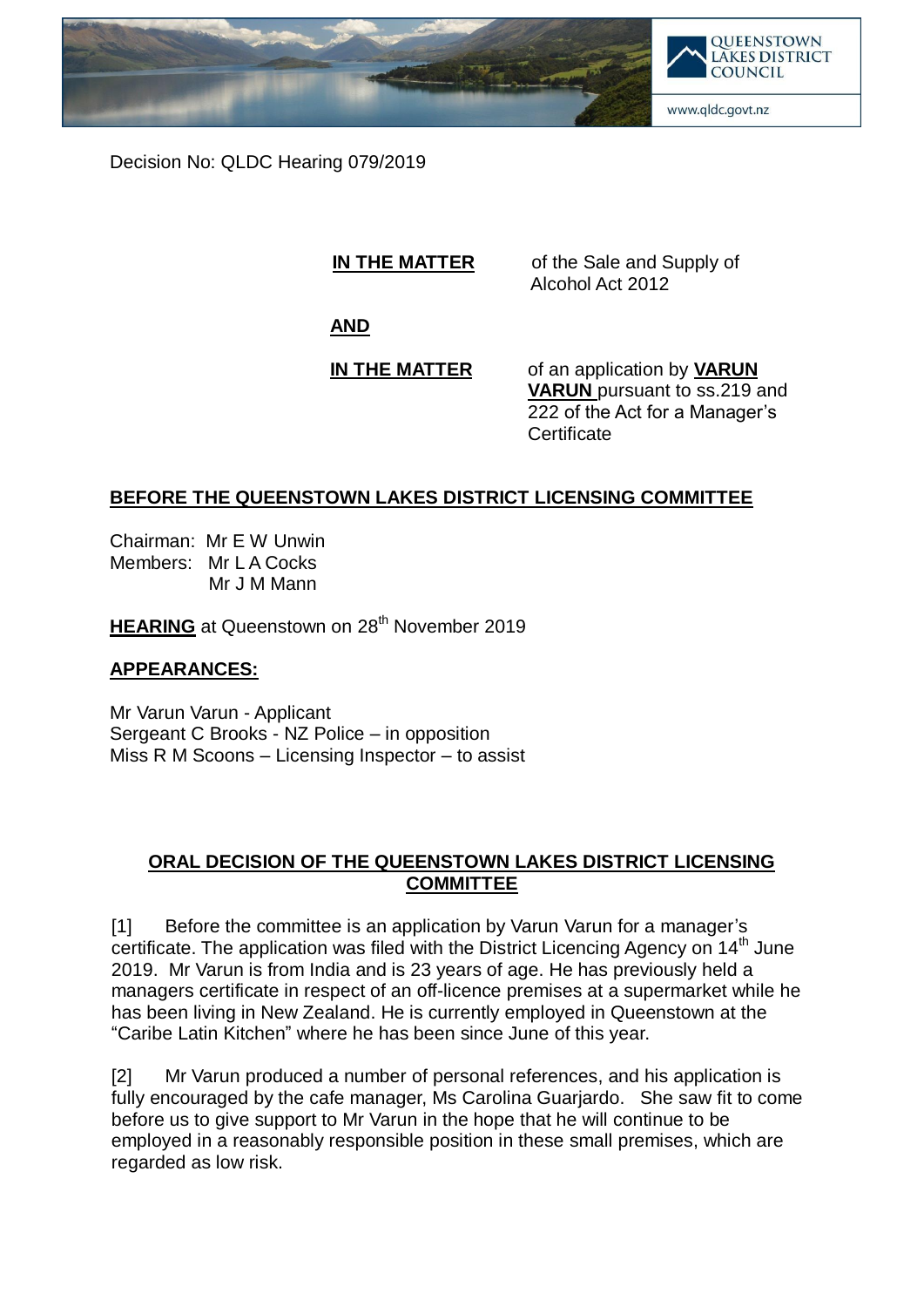[3] The application drew opposition because on 2 January this year, Mr Varun was stopped at a police check point. A blood sample was eventually taken. This was duly analysed and produced a result of 135mg of alcohol per 100ml of blood. Mr Varun duly came before the District Court where he was fined and disqualified. As stated above, not unnaturally, this incident resulted in opposition from the Police.

[4] Under the criteria set out in section 222 of the Act, the conviction is the only bar to Mr Varun being granted a managers certificate. The Police referred us to the long standing, precedent setting decision of GL Osbourne NZLLA 2388/95. This decision has been in existence for some 24 years. It calls for a "stand down" period of 2 years for a single driving offence involving abuse of alcohol with no pattern of offending. This principle is said to encourage a higher level of responsibility for managers to be blemish free, and to set an example to others because of the responsibility they hold to help to ensure that the objects of the Act are achieved.

[5] In the decision of *Police v Manson*, [2015] NZARLA 590, the Alcohol Regulatory and Licensing Authority stated at paragraph [25]:

"*While we agree with the DLC that the Osborne decision is a guideline rather than a rule, it is one that in our view should not be departed from lightly and only where justified by the circumstances. However, the Authority has in the past reduced the stand down period required to take into account exceptional circumstances. It would be an extremely rare case where convictions such as these have been incurred and no stand down period at all was required."* 

[6] We accept and follow the reasoning behind this decision. Despite Mr Varun"s request for leniency, it is, in our view, necessary in this case to impose a period of waiting time from when the incident occurred. Accordingly, any granting of this application will become a process rather than an event.

[7] We are satisfied that because this was a checkpoint operation, and because of his previous holding of a managers certificate, and because of the decisions and changes of lifestyle that Mr Varun has made and adopted since the incident, and because of the support that he has, this is an appropriate case to adjourn the application for 12 months.

[8] This period of time will effectively give the applicant a further probationary period. At the expiry of 12 months, we will call for reports from the Police and the Inspector. If these are satisfactory then the application will be granted on the papers. If not, the application will be set down for a further public hearing.

[9] The issue of temporary management under S. 229 of the Act comes into focus. It is apparent that it is possible for a person to be appointed as a temporary manager where a manager is ill or is absent for any reason or is dismissed or resigns. A person may be appointed in his place but only for 48 hours. After that time, written notice must be given, both to the Police and the Inspector.

[10] Subject to the provisions of this section, it is our view that if Mr Varun continues with his present employment, he may not be appointed as a temporary manager, unless under the provision of section 229 without notice (ie for less than 48 hours, and provided a qualified manager is absent for any reason). After a period of 6 months from the date of hearing of this application, Mr Varun may be appointed as